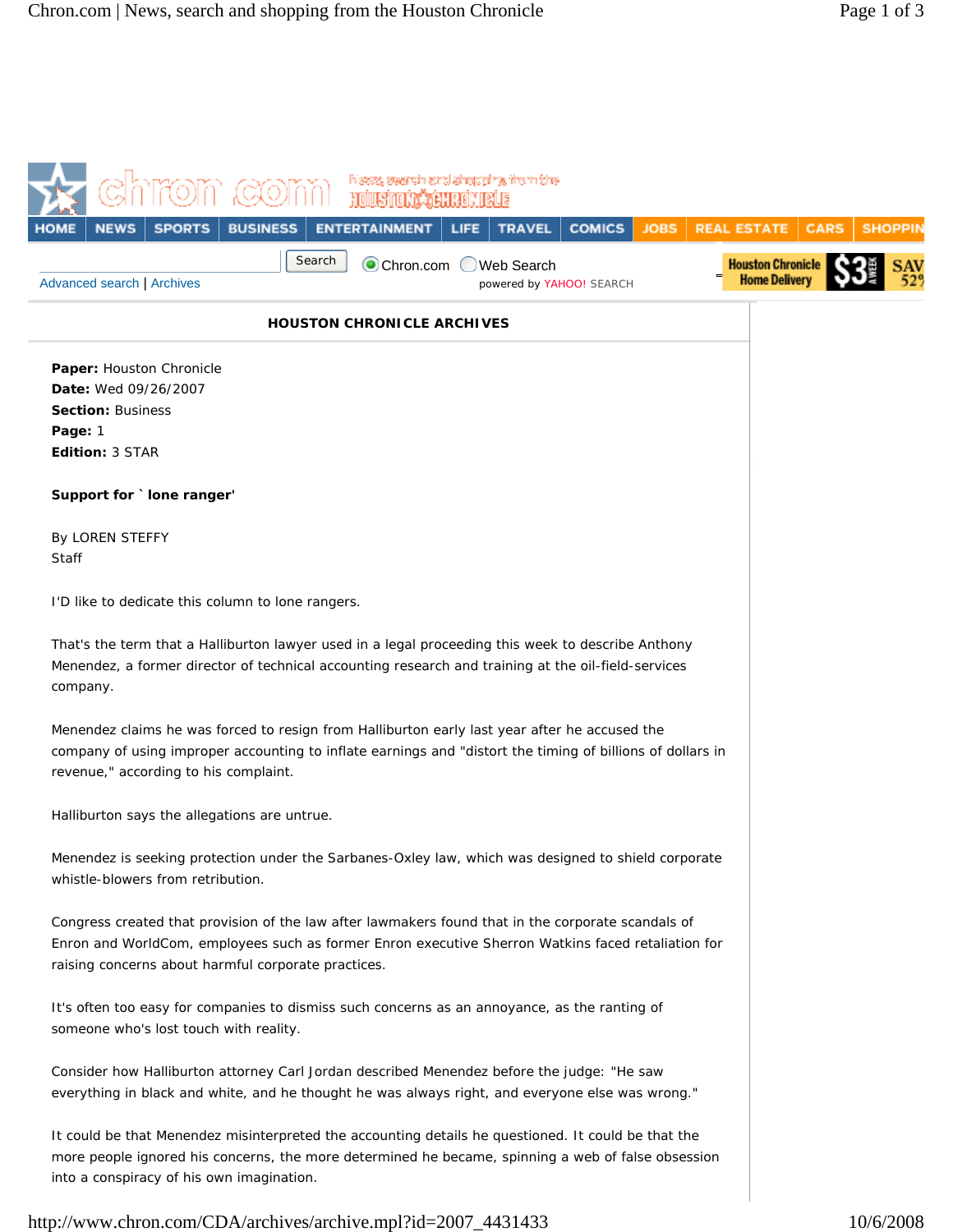## Chron.com | News, search and shopping from the Houston Chronicle Page 2 of 3

But shareholders dismiss such concerns at their own peril. It may not be a major accounting scandal. It may not even be material, in the legal sense, to Halliburton's operations. But something set Menendez off.

And it wasn't just him. A colleague testified on his behalf that company accountants questioned in 2005 how Halliburton was booking revenue for oil-field tools that were sitting in warehouses, yet to be delivered to customers.

Halliburton says it listened to Menendez's concerns and investigated them thoroughly. So did its outside auditors and the Securities and Exchange Commission.

Outside auditors, though, don't have a great track record in ferreting out accounting improprieties, and the SEC has proved far better at punishment than pre-emption.

`Critical' role

If the past seven years have taught us anything, it's that concerns such as Menendez's need to be heard. We've seen the painful consequences of corporate America's deaf ear.

"The role of the whistle-blower is critical because it keeps corporations and management in line and accountable to shareholders," said Philip Hilder, a Houston attorney who represents Watkins and who represented Menendez early in the case. "Whistle-blowers are the first line of defense in discovering fraud. Management in corporations ought to embrace them. To the extent that they uncover wrongdoing, the company can correct any potential problems before they go out of control."

What Menendez did wasn't easy. He challenged his superiors and in the process surrendered a job he liked and to which he'd like to return, according to what he told the Chronicle this summer.

Beyond right or wrong

It's never easy to put conscience ahead of livelihood. It's far easier for employees to keep quiet and let someone else worry about the problem.

In some ways, what matters in this case is not whether Menendez is right or wrong, but that he had the guts to speak up.

"Whistle-blowers tend to come forward out of principle," Hilder said. "It takes courage to buck the system."

That's why the Sarbanes-Oxley law was designed to shield whistle-blowers, though many still face retaliation.

"You need to set a scenario up where individuals feel comfortable and protected in providing information that may be detrimental to the entire company if it's not met head-on," Hilder said.

## Money well spent

When the Menendez case is over, regardless of the outcome, Halliburton's shareholders will have benefited. Sure, Halliburton has spent some of their money to defend itself against claims that may be, as the company contends, without merit.

But it's money well spent. Investors will gain reassurance that accounting concerns weren't ignored.

It's easy to paint lone wolves as crazy. Sometimes they may even be wrong. But what if they're right?